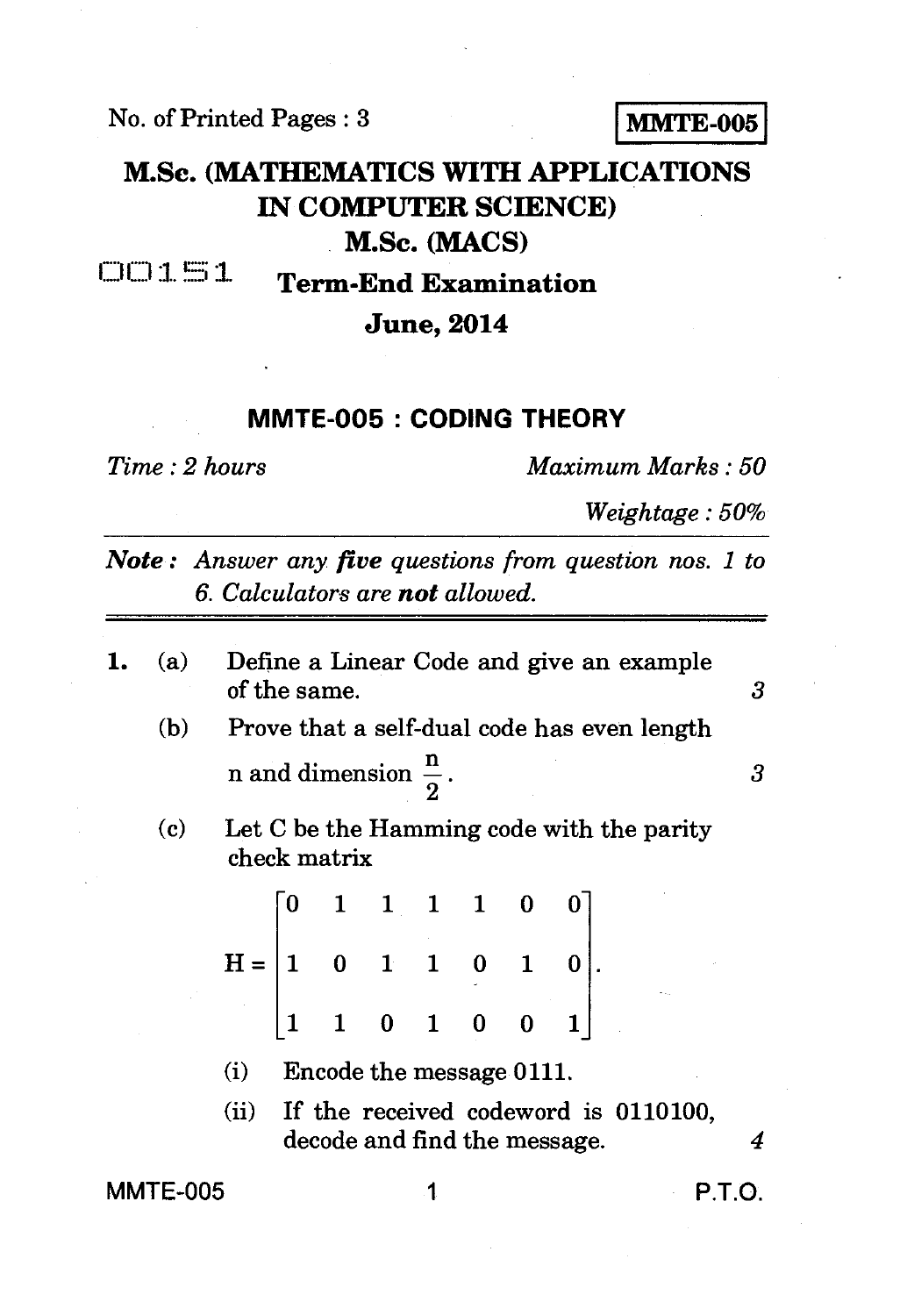| 2. | (a) | Define perfect code and give an example<br>with justification.                                                                                  | $1 + 2$        |  |  |  |  |
|----|-----|-------------------------------------------------------------------------------------------------------------------------------------------------|----------------|--|--|--|--|
|    |     | (b) Let $f(x) = x^2 + x + 1 \in F_5[x]$ .                                                                                                       |                |  |  |  |  |
|    |     | Prove that $f(x)$ is irreducible over $F_5$ .<br>(i)                                                                                            |                |  |  |  |  |
|    |     | Let $\alpha$ be a root of f(x). Show that $\alpha$ is<br>(ii)<br>not primitive.                                                                 |                |  |  |  |  |
|    |     | (iii) Find a primitive element of the form<br>$a\alpha + b$ , where $a, b \in \mathbf{F}_5$ .                                                   | 7              |  |  |  |  |
| 3. | (a) | Prove that the integers modulo n do not<br>form a field if n is not prime.                                                                      | 2              |  |  |  |  |
|    | (b) | Find the 2 cyclotomic cosets modulo 7.<br>Hence, factorize $x^7 - 1$ over $F_2[x]$ .                                                            | $\mathfrak{z}$ |  |  |  |  |
|    | (c) | Prove that a self-orthogonal binary cyclic<br>code is doubly-even.                                                                              | $\overline{5}$ |  |  |  |  |
|    | (a) | Write down the Peterson - Gorenstein -<br>Zierler Decoding Algorithm for BCH code.                                                              | 4              |  |  |  |  |
|    | (b) | State the MacWilliams equations.                                                                                                                | $\overline{2}$ |  |  |  |  |
|    | (c) | Find the weight enumerator of the binary<br>code with generator matrix                                                                          |                |  |  |  |  |
|    |     |                                                                                                                                                 |                |  |  |  |  |
|    |     | $\mathbf{G} = \begin{bmatrix} 1 & 0 & 1 & 0 & 0 & 0 \\ & & & & & \\ 0 & 1 & 0 & 1 & 0 & 1 \\ & & & & & \\ 0 & 0 & 0 & 0 & 1 & 1 \end{bmatrix}.$ | 4              |  |  |  |  |
|    |     |                                                                                                                                                 |                |  |  |  |  |

 $\sim$   $\sim$ 

 $\bar{\mathbf{v}}$